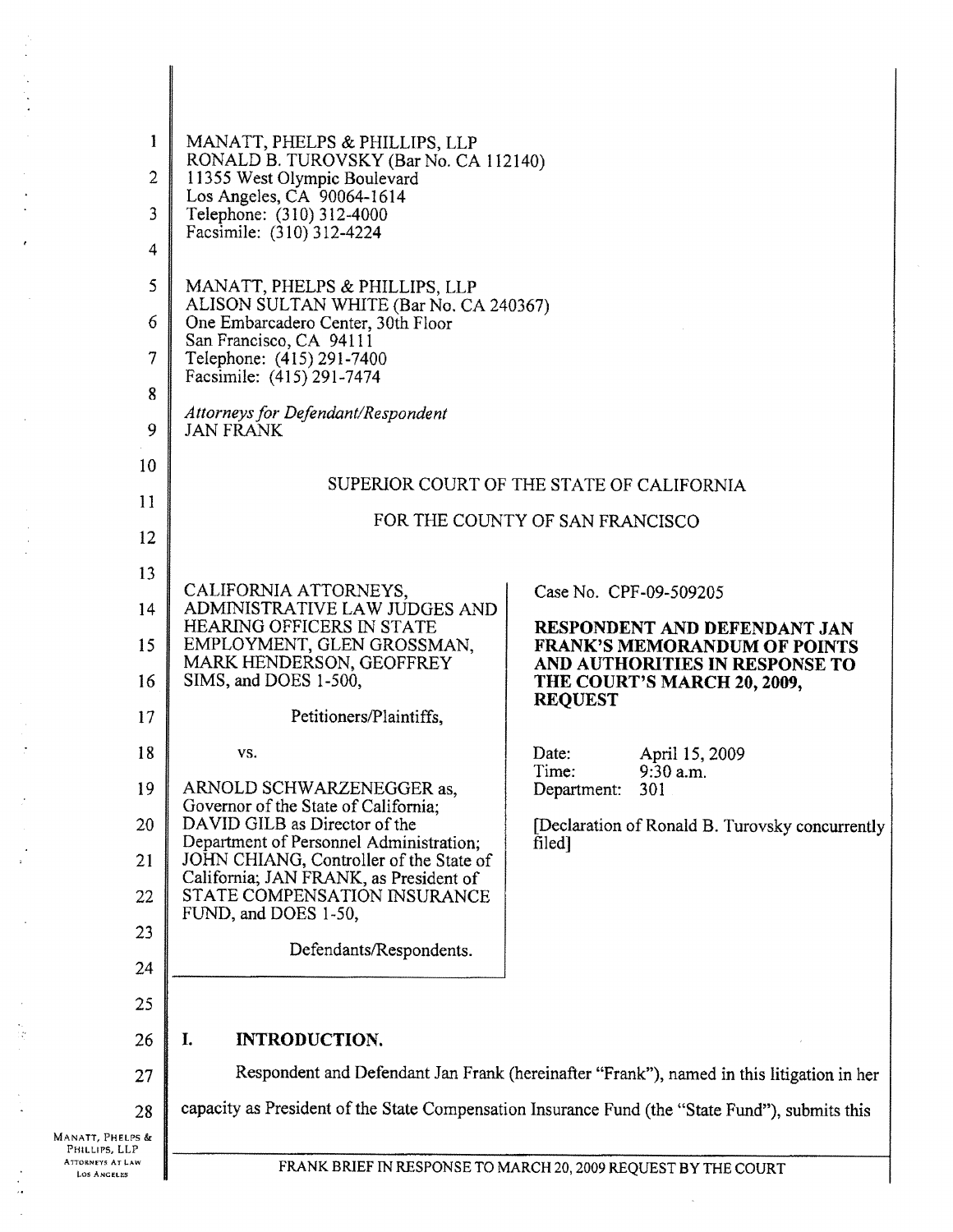<sup>1</sup> Memorandum of Points and Authorities in response to the Court's request at the hearing on 2 March 20, 2009. The Court asked the parties to brief the question of whether the doctrine of <sup>3</sup> concurrent exclusive jurisdiction applies to the action filed by Petitioners and Plaintiffs California 4 Attorneys, Administrative Law Judges and Hearing Officers in State Employment ("CASE"), <sup>5</sup> Glen Grossman, Mark Henderson, and Geoffrey Sims (collectively "Petitioners"). The Court also 6  $\parallel$  stated at the conclusion of the hearing that, if Frank "decides to either be taking issues or pressing 7 issues in some forum, I would like to know that. . . because <sup>I</sup> think potentially, at least, that 8 would be significant." Declaration of Ronald B. Turovsky ("Turovsky Decl."), Exhibit 1. In this 9 Memorandum, Frank addresses the issue of exclusive concurrent jurisdiction, and also provides 10 | information on the latter subject as well.

11 On the subject of exclusive concurrent jurisdiction, Frank believes that the issues raised in 12 this action should be resolved on the merits and resolved as quickly as possible. Frank thus 13 requests that this Court take into consideration which court is best positioned to resolve the matter 14 on the merits and which court can do so most expeditiously. Further, with respect to the Court's 15 Trequest that Frank inform the Court if Frank wishes to promote any positions, Frank believes that, 16 to the extent the Court considers the merits of the litigation, there are various provisions of the 17 California Constitution and the California Insurance Code that show that a decision whether to 18 impose a furlough is to be left to the State Fund's Board of Directors. The provisions of the 19 Constitution and of the Insurance Code are summarized below.

## 20 | II. STATEMENT OF POSITION.

## 21 **A.** Exclusive Concurrent Jurisdiction.

22 The parties have submitted extensive briefing on whether the doctrine of exclusive 23 concurrent jurisdiction applies. Frank therefore will not provide an exhaustive legal argument in 24  $\parallel$  order to avoid duplication.

**Rather, Frank notes that the underlying issues raised in this case are critical to Frank.** The 26 issues raised in this matter have not been addressed on the merits in any forum. Frank believes  $\parallel$  that it is imperative that they be resolved on the merits – for the benefit of all parties. Frank also | believes that the issues should be resolved on the merits as quickly as possible. With this in

MANATT, PHELPS & 2 PHILLIPS, LLP **ATTORNEYS AT LAW** 

IORNEYS AT LAW FRANK BRIEF IN RESPONSE TO MARCH 20, 2009 REQUEST BY THE COURT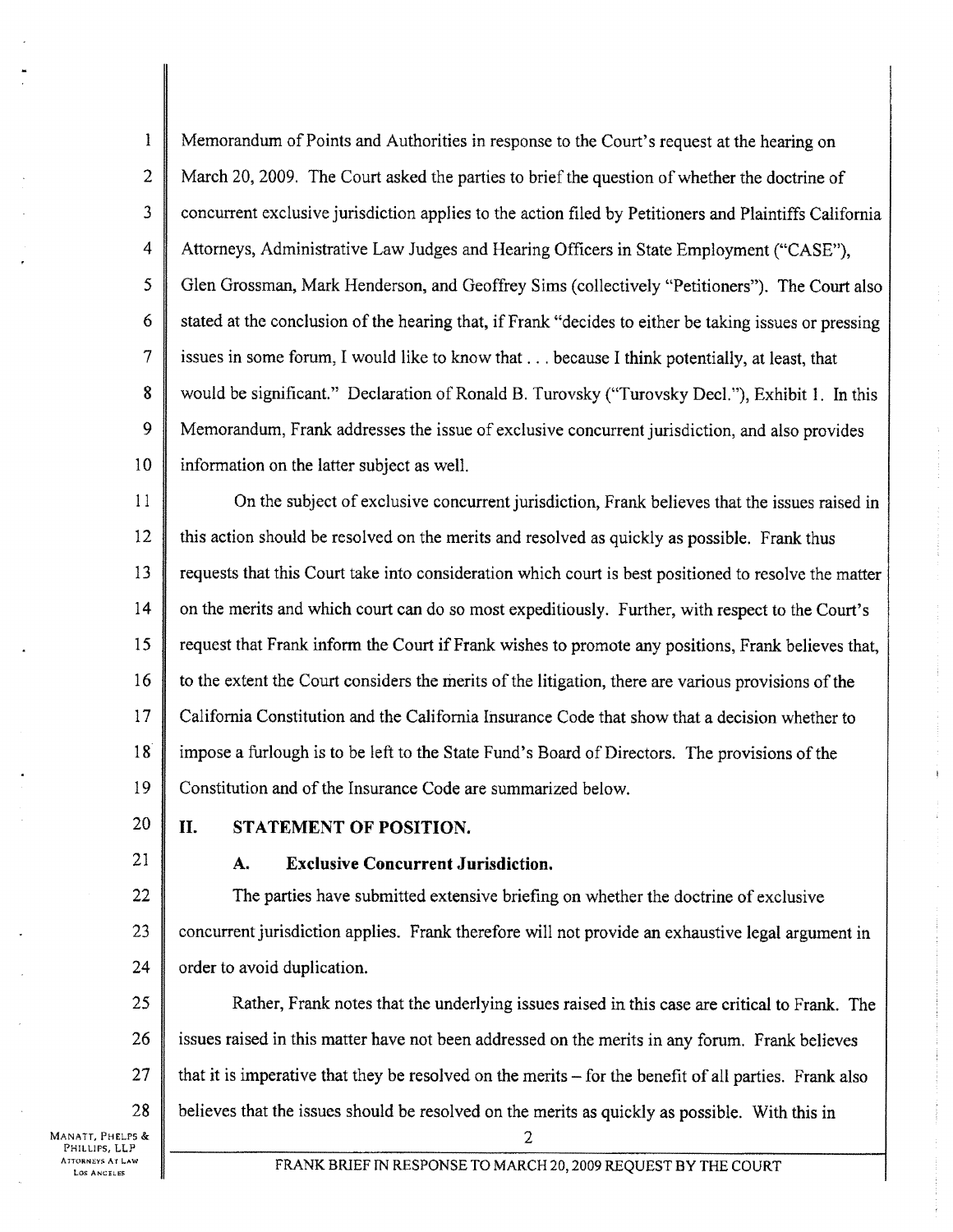1 mind, Frank requests that this Court take into consideration which court is best positioned to 2 resolve the matter on the merits and which court can do so most expeditiously.

## $3 \parallel$  B. The Court Should Consider the Language of the California Constitution and  $\begin{array}{c|c} \hline \end{array}$  Various California Insurance Code Sections.

<sup>5</sup> The Court, at the hearing on March 20, noted that, if Frank "decides to either be taking 6 issues or pressing issues in some forum, I would like to know that... because I think potentially, 7 at least, that would be significant." Turovsky Decl., Exhibit 1. To the extent the Court concludes 8 that it does have the ability to rule on the matter on the merits, Frank believes there is language in 9 the California Constitution and numerous sections of the California Insurance Code that should be 10 considered, which make clear that the State Fund is unlike the various executive departments 11 under the authority and control of the Governor, that all decisions are left to the State Fund's 12 Board of Directors, that the State Fund's moneys are entirely separate from those of the State of 13 California, and that a decision whether to impose a furlough is to be made by the State Fund's 14 Board of Directors. Certain of the sections were cited by Petitioners in their brief. Certain 15 additional sections also are important to consider.

16 To begin with, the California Constitution has vested "plenary power" to the Legislature 17 over the workers' compensation system, including "the establishment and *management* of a State 18 compensation insurance fund." Cal. Const. Art. 14 §4 (emphasis added). The Constitution <sup>19</sup> further states that all the "functions" of the "State compensation insurance fund" are "vested" in 20  $\parallel$  the State Fund. Id. Pursuant to that Constitutional mandate, the Legislature has enacted a variety 21 of statutory provisions that further delegate decisions to the State Fund's Board of Directors and 22  $\parallel$  that make clear that the State Fund's moneys are entirely separate from the State.

23 **For example, the Legislature in 2003 enacted workers' compensation reform, which** 24  $\parallel$  among other things added Insurance Code §11873(c). As noted by Petitioners, §11873(c) 25 provides that:

26 Notwithstanding any provision of the Government Code or any other provision of law, the positions funded by the State Compensation Insurance Fund are exempt from any hiring freezes and staff cutbacks otherwise required by law.

MANATT, PHELPS & 3<br>
PHILLIPS, LLP 3

ATTORNEYS AT LAW

28 Section 11873(c) was enacted in order to allow the State Fund executives to exercise their best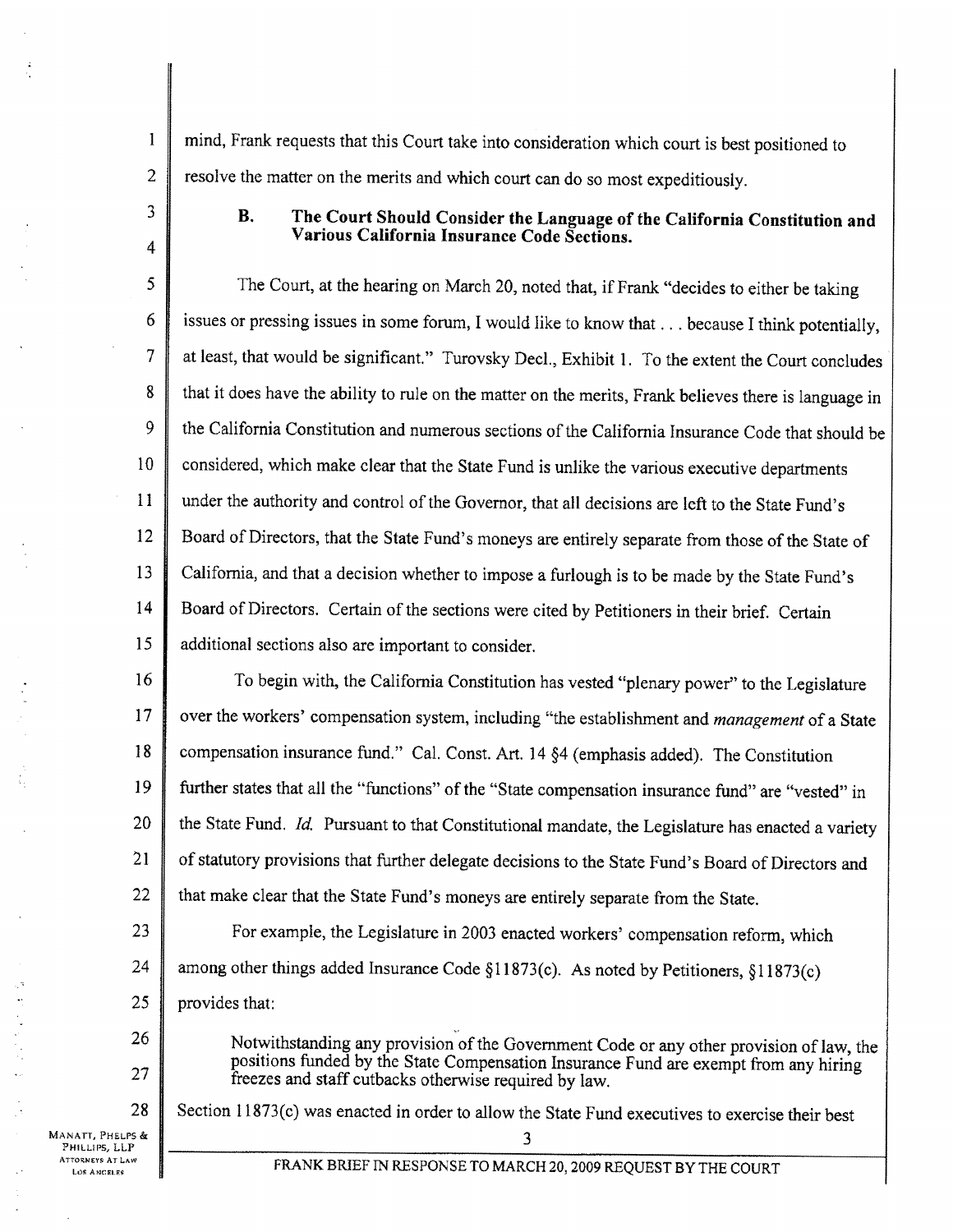| 1                                        | business judgment over staffing needs in light of the negative impact the State's hiring freeze had                                                                                                                                                                                                                                                               |  |  |
|------------------------------------------|-------------------------------------------------------------------------------------------------------------------------------------------------------------------------------------------------------------------------------------------------------------------------------------------------------------------------------------------------------------------|--|--|
| $\overline{2}$                           | had on State Fund's operations. The Legislative History states:                                                                                                                                                                                                                                                                                                   |  |  |
| 3                                        | The state hiring freeze had a substantial impact on SCIF during a period of intense growth                                                                                                                                                                                                                                                                        |  |  |
| 4                                        | in SCIF's policyholder base due to many other insurance companies dropping out of the<br>California workers' compensation market. Despite large increases in premium volume,<br>numbers of policyholders, necessity for claims adjustment services, increased demand for<br>health and safety services and other insurance company operations, SCIF was unable to |  |  |
| 5                                        |                                                                                                                                                                                                                                                                                                                                                                   |  |  |
| 6                                        | increase the size of its workforce. This in itself may have had negative impact on the cost<br>of claims, in that delays in underwriting and claims adjusting responsibilities may have                                                                                                                                                                           |  |  |
| $\overline{7}$                           | caused higher policy costs to employers, may have caused penalties to occur, and may<br>have led to more and unnecessary litigation - to the extent that employers operated                                                                                                                                                                                       |  |  |
| 8                                        | without any insurance due to their inability to obtain a policy from SCIF, this may have<br>led to civil liability and/or substantial penalty assessments for illegal uninsurance.                                                                                                                                                                                |  |  |
| 9                                        | The impact of allowing SCIF to expand and contract its workforce without regard for                                                                                                                                                                                                                                                                               |  |  |
| 10                                       | hiring requirements applicable to other state departments will allow SCIF's executive<br>leadership to exercise its best business judgment on SCIF's staffing needs. This should<br>have a positive impact on controlling policy costs and providing better service to<br>policyholders.                                                                          |  |  |
| 11                                       |                                                                                                                                                                                                                                                                                                                                                                   |  |  |
| 12                                       | See Turovsky Decl., Exhibit 2 at 22-23. <sup>1</sup> This Legislative History shows that it was the intent of                                                                                                                                                                                                                                                     |  |  |
| 13                                       | the Legislature to include furloughs within the exemption. The Legislature recognized the State                                                                                                                                                                                                                                                                   |  |  |
| 14                                       | Fund's need to be able to make its own decisions concerning the level of its staffing needs. A                                                                                                                                                                                                                                                                    |  |  |
| 15                                       | furlough reduces the hours employees may work and thus impacts staffing. As such, furloughs                                                                                                                                                                                                                                                                       |  |  |
| 16                                       | have the same potential impact on policy costs and providing services to policyholders. The State                                                                                                                                                                                                                                                                 |  |  |
| 17                                       | Fund Board and executive leadership should be allowed to exercise their best business judgment                                                                                                                                                                                                                                                                    |  |  |
| 18                                       | on furloughs as well, as contemplated by the Legislature.                                                                                                                                                                                                                                                                                                         |  |  |
| 19                                       | Similarly, numerous Insurance Code sections demonstrate that all powers to administer                                                                                                                                                                                                                                                                             |  |  |
| 20                                       | the State Fund's activities reside in the State Fund's Board. As noted by Petitioners, Insurance                                                                                                                                                                                                                                                                  |  |  |
| 21                                       | Code §11781 provides that the State Fund's Board is "vested with full power, authority and                                                                                                                                                                                                                                                                        |  |  |
| 22                                       | jurisdiction over the State Compensation Insurance Fund" and that the Board "may perform all                                                                                                                                                                                                                                                                      |  |  |
| 23                                       | acts necessary or convenient in the exercise of any power, authority or jurisdiction over the fund,                                                                                                                                                                                                                                                               |  |  |
| 24                                       | either in the administration thereof or in connection with the insurance business to be carried on                                                                                                                                                                                                                                                                |  |  |
| 25                                       | by it under the provisions of this chapter, as fully and completely as the governing body of a                                                                                                                                                                                                                                                                    |  |  |
| 26                                       | <sup>1</sup> Attached as Exhibit 2 to the Turovsky Decl. are excerpts from the Legislative History of AB 227, which enacted                                                                                                                                                                                                                                       |  |  |
| 27                                       | Insurance Code §11873(c). Included are the introductory pages, the declaration from the individual at Legislative<br>Intent Service who prepared the Legislative History, and the pertinent pages from the history. Pursuant to Evidence<br>Code §452(a) and (c), Frank requests that the Court take judicial notice of the attached pages of the Legislative     |  |  |
| 28<br>MANATT, PHELPS &                   | History.                                                                                                                                                                                                                                                                                                                                                          |  |  |
| Phillips, LLP<br><b>ATTORNEYS AT LAW</b> | 4                                                                                                                                                                                                                                                                                                                                                                 |  |  |
| <b>LOS ANGELES</b>                       | FRANK BRIEF IN RESPONSE TO MARCH 20, 2009 REQUEST BY THE COURT                                                                                                                                                                                                                                                                                                    |  |  |

 $\sim$ 

 $\ddot{\phantom{a}}$ 

 $\bar{ }$ 

 $\sim$   $\sim$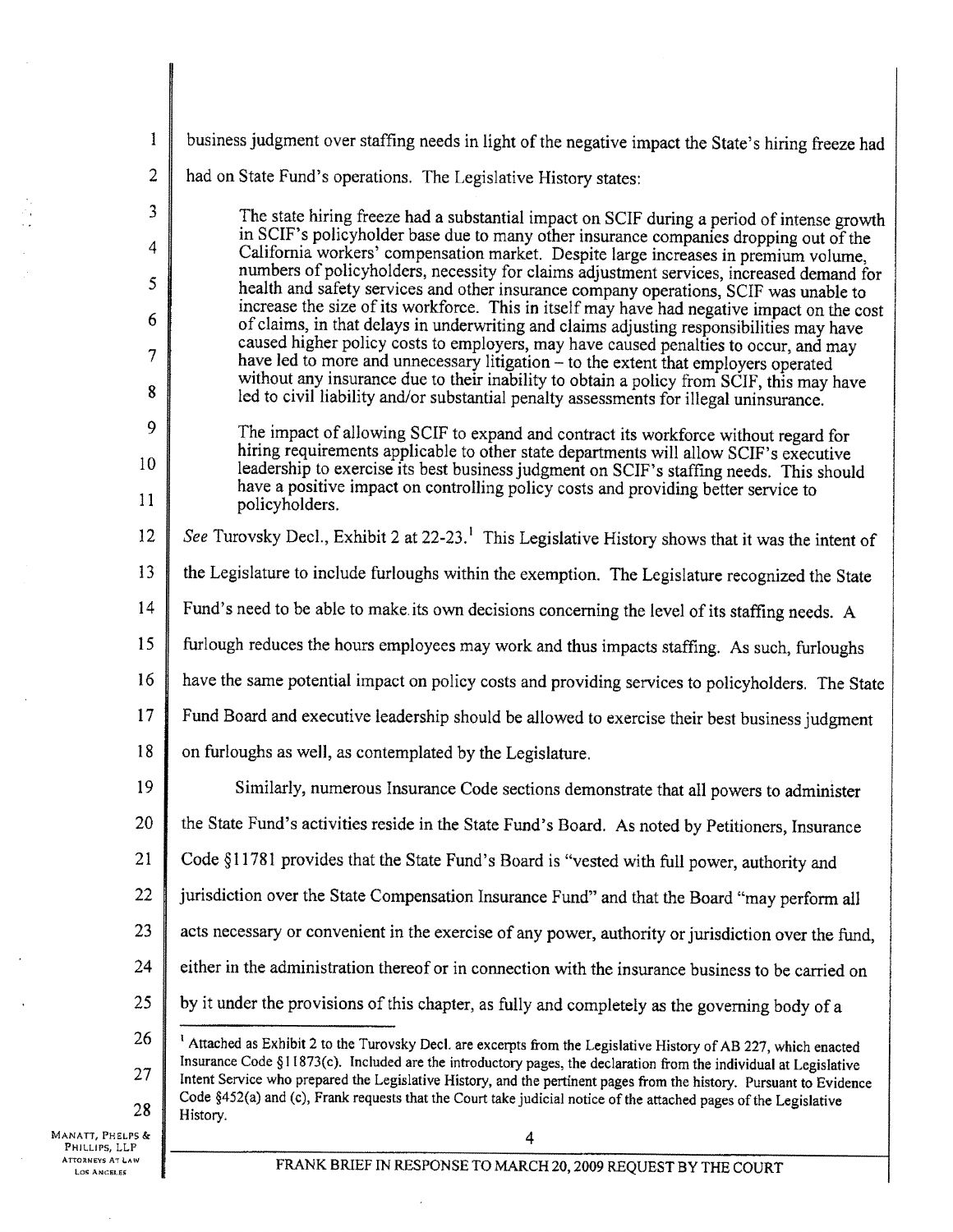<sup>I</sup> private insurance carrier." As noted by Petitioners, §11771.5 requires that advertisements make 2 clear that the State Fund "is not a branch of the State of California." In addition,  $\S11770$ 3 provides that the State Fund is "to be administered by its board of directors."

4 Likewise, numerous sections of the Insurance Code make clear that the finances of the 5 State Fund are entirely separate from State moneys and that a furlough would not in any way 6 effectuate a savings to the State. Petitioners cite, for example, Insurance Code §11771, which 7 provides that the "State shall not be liable beyond the assets of the State Compensation Insurance 8 Fund for any obligations in connection therewith." As Petitioners note, §11775 provides that the 9 fund shall be "self-supporting" and shall "be fairly competitive with other insurers." As 10 Petitioners note, §11800.1 provides that "the moneys deposited with the State Treasurer are not 11 state moneys. . . ." As noted by Petitioners, pursuant to §11800.2, the State Controller is required 12 to keep a "special ledger account" for the State Fund. Section 11774 states that the "assets of the 13 fund shall be applicable to the payment of losses sustained on account of insurance and to the 14 | payment of the salaries and other expenses charged against it." Cal. Ins. Code §11774 (emphasis <sup>15</sup> added). Again, this section shows that salaries of State Fund employees are paid out of the assets 16 of the State Fund, which are in turn derived from premiums and investments made using those 17 premiums, not out of State revenues. When the exemption for the State Fund from hiring freezes 18 and staff cutbacks contained in §11873(c) was enacted, the Legislative History noted that the 19 exemption "would not result in a direct fiscal impact to the state, since SCIF is an off-budget 20 department." Turovsky Decl., Exhibit 2 at 30.

21 These provisions make clear that the State Fund's Board is vested with full power and 22 authority over the State Fund, and that the State Fund's Board is to operate as fully and 23 completely as the governing body of a private insurance carrier. Moreover, the sections show that 24 the funds of the State Fund, including those used to pay salaries, are not moneys of the State. To 25 the extent the furlough would create any savings, the savings would be experienced by the State 26 Fund, not by the State of California.

## $27$  | III. CONCLUSION.

28 Frank requests that the Court take into consideration which court is best positioned to

MANATT, PHELPS &  $\parallel$  5 PHILLIPS, LLP **TTORNEYS AT LAW**<br>Los Angeles

FRANK BRIEF IN RESPONSE TO MARCH 20, 2009 REQUEST BY THE COURT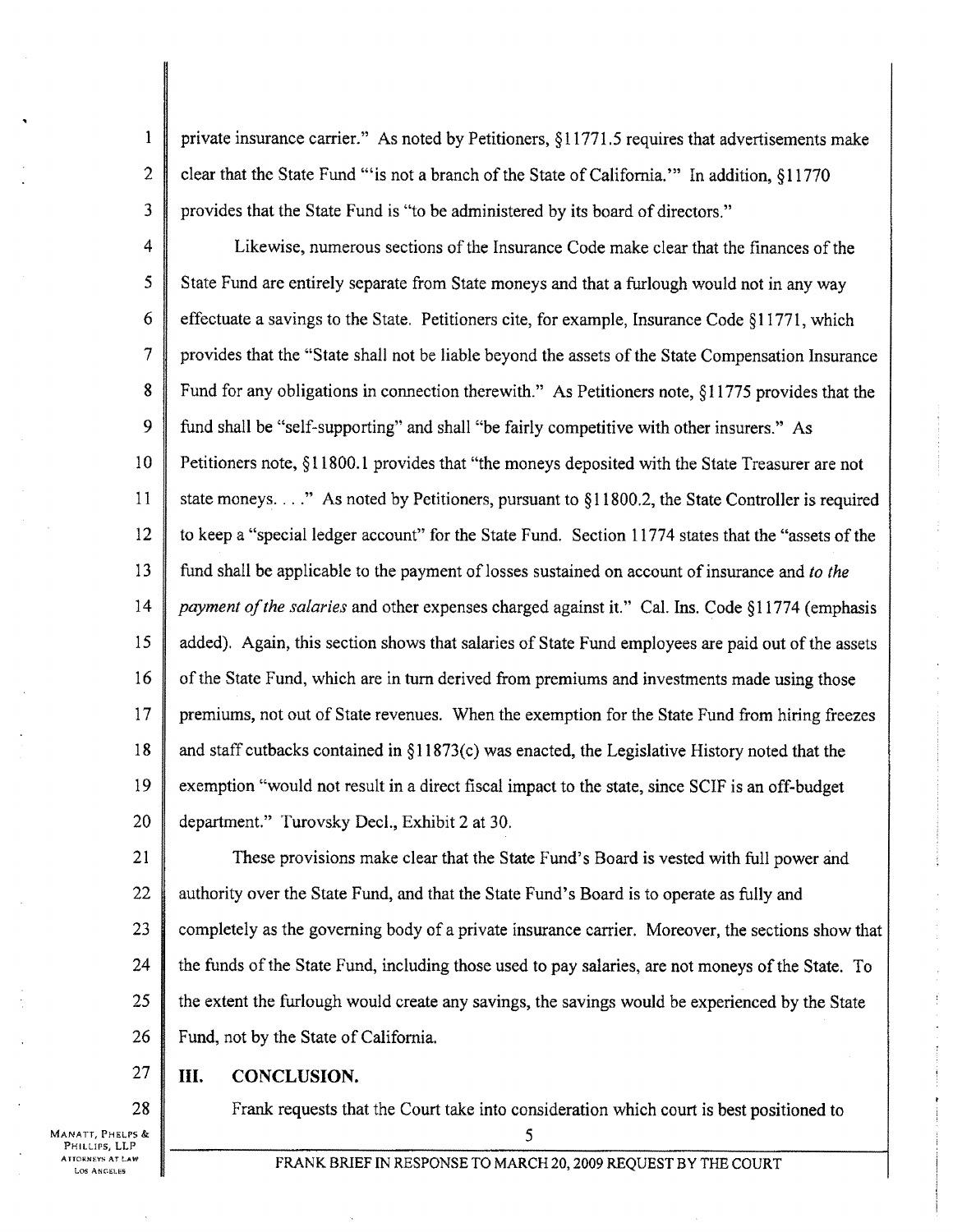| $\mathbf{I}$                                                 | resolve the matter on the merits and which court may do so most expeditiously. To the extent the |                                                                             |  |
|--------------------------------------------------------------|--------------------------------------------------------------------------------------------------|-----------------------------------------------------------------------------|--|
| $\overline{2}$                                               | Court exercises jurisdiction, Frank requests that the Court consider the above Constitutional    |                                                                             |  |
| $\mathfrak{Z}$                                               | language and Insurance Code sections when deciding whether Respondents may impose a              |                                                                             |  |
| $\overline{4}$                                               | furlough order on State Fund employees.                                                          |                                                                             |  |
| 5                                                            | April 9, 2009<br>Dated:                                                                          | MANATT, PHELPS & PHILLIPS, LLP<br>Ronald B. Turovsky<br>Alison Sultan White |  |
| 6                                                            |                                                                                                  |                                                                             |  |
| 7                                                            |                                                                                                  |                                                                             |  |
| 8                                                            |                                                                                                  | Ronald B<br>By: $\overline{\phantom{0}}$<br>Ronald B. Turovsky              |  |
| 9                                                            |                                                                                                  | Attorneys for Defendant/Respondent<br><b>JAN FRANK</b>                      |  |
| 10                                                           |                                                                                                  |                                                                             |  |
| 11                                                           |                                                                                                  |                                                                             |  |
| 12                                                           | 41381754.2                                                                                       |                                                                             |  |
| 13                                                           |                                                                                                  |                                                                             |  |
| 14                                                           |                                                                                                  |                                                                             |  |
| 15                                                           |                                                                                                  |                                                                             |  |
| 16                                                           |                                                                                                  |                                                                             |  |
| 17                                                           |                                                                                                  |                                                                             |  |
| 18<br>19                                                     |                                                                                                  |                                                                             |  |
| 20                                                           |                                                                                                  |                                                                             |  |
| 21                                                           |                                                                                                  |                                                                             |  |
| 22                                                           |                                                                                                  |                                                                             |  |
| 23                                                           |                                                                                                  |                                                                             |  |
| 24                                                           |                                                                                                  |                                                                             |  |
| 25                                                           |                                                                                                  |                                                                             |  |
| 26                                                           |                                                                                                  |                                                                             |  |
| 27                                                           |                                                                                                  |                                                                             |  |
| 28                                                           |                                                                                                  |                                                                             |  |
| MANATT, PHELPS &<br>PHILLIPS, LLP<br><b>ATTORNEYS AT LAW</b> |                                                                                                  | 6<br>FRANK BRIEF IN RESPONSE TO MARCH 20, 2009 REQUEST BY THE COURT         |  |
| LOS ANGELES                                                  |                                                                                                  |                                                                             |  |